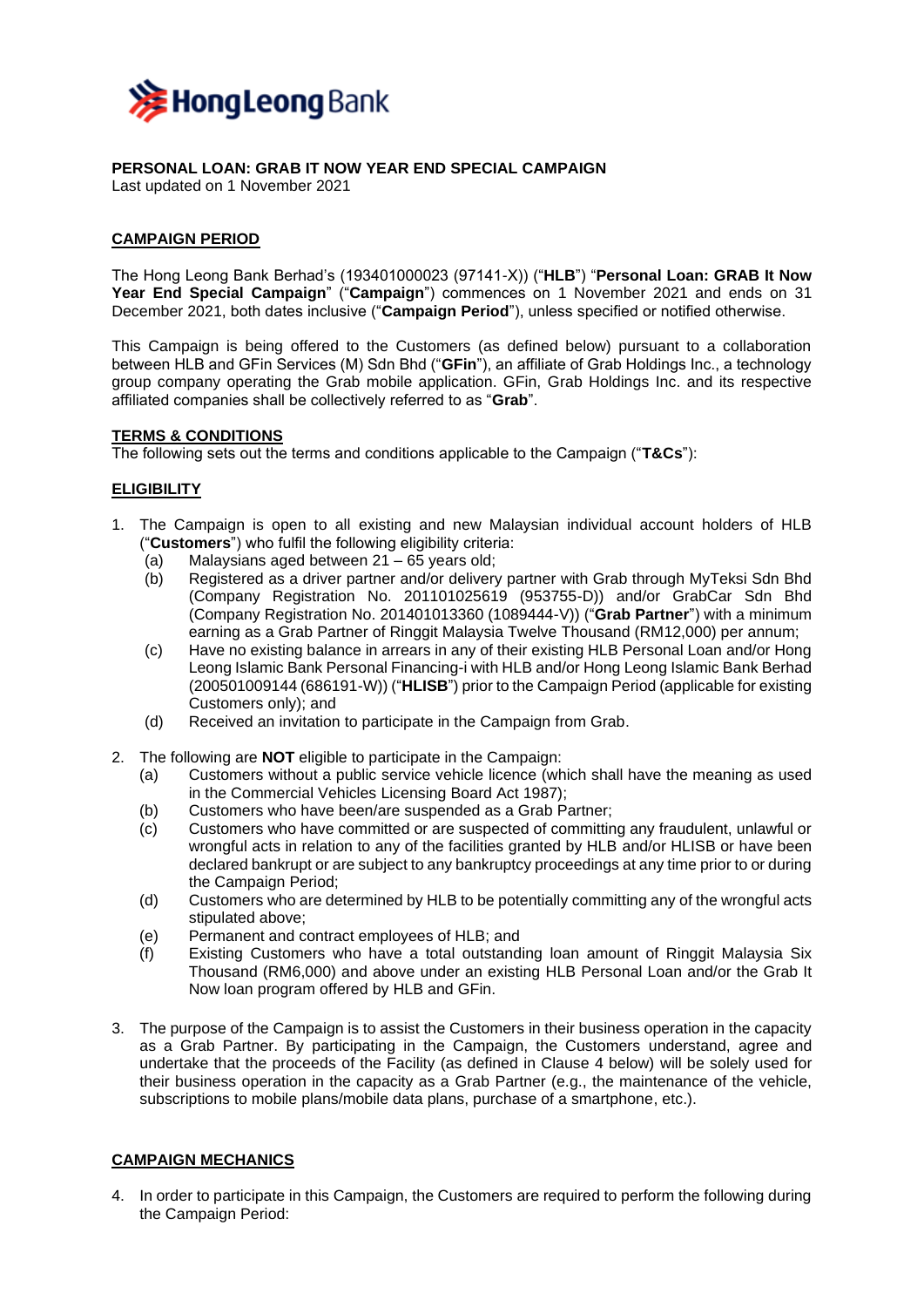

(a) Apply for a HLB Personal Loan ("**Facility**") with a financing tenure of either six (6) months or twelve (12) months ("**Facility Tenure**") and the facility amount within the range as provided in Table 1 below:

**Table 1**

| <b>Facility</b>                | <b>Applied Facility Amount<sup>1</sup></b> |                       |  |
|--------------------------------|--------------------------------------------|-----------------------|--|
|                                | <b>Minimum Amount</b>                      | <b>Maximum Amount</b> |  |
| HLB Personal Loan <sup>2</sup> | RM500                                      | RM3.000               |  |

<sup>1</sup>The Applied Facility Amount must be in multiples of Ringgit Malaysia Five Hundred (RM500) subject to the specified range above.

<sup>1</sup>For the avoidance of doubt, the approved Facility amount may not necessarily be the same as the Applied Facility Amount specified in the Customer's application for the Facility.

<sup>2</sup> The HLB Personal Loan is subject to HLB's Personal Loan Terms and Conditions.

(b) Submit the application for the Facility through any one of the following application channels set out in Table 2 below:

### **Table 2**

| <b>Channel</b><br><b>Platforms</b> |                                                                     |
|------------------------------------|---------------------------------------------------------------------|
| Online                             | HLB's website at www.hlb.com.my/grabpl or<br>www.hlb.com.my/grabpl2 |
| Offline                            | Branch Walk In At Selected Branches <sup>3</sup>                    |

<sup>3</sup>Selected Branches are specified in Appendix 1 below.

5. For the purpose of this Campaign, Customers who have fulfilled the criteria under Clause 4 above shall be referred to as "**Eligible Customers**".

## **A. Pay-on-Time Cashback**

- 6. The first one thousand (1,000) Eligible Customers who fulfil all of the requirements below will be entitled to enjoy a Pay-On-Time Cashback of Ringgit Malaysia (RM70) ("**Pay-On-Time Cashback**"):
	- (i) apply for the Facility within the respective Application Periods set out in Table 3 below, i.e., 1 November 2021 to 30 November 2021 or 1 December 2021 to 31 December 2021, as applicable;
	- (ii) have their Facilities approved and disbursed into their designated bank accounts within respective Disbursement Periods set out in Table 3 below, i.e., 1 November 2021 to 31 December 2021 or 1 December 2021 to 31 January 2022, as applicable; and
	- (iii) make repayments via Daily Deductions to GFin as per Clause 14 below on time and in full from the start of the first Daily Deductions until the Final Repayment Date set out in Table 3 below, i.e., 28 February 2022 or 31 March 2022, as applicable.
- 7. Any late repayment or non-repayment prior to and/or on the Final Repayment Date will disqualify the Eligible Customers from receiving the Pay-On-Time Cashback.
- 8. For Eligible Customers who qualify for the Pay-On-Time Cashback, the Pay-On-Time Cashback will be credited to the Eligible Customers' cash and/or credit wallets maintained with Grab ("**Grab Driver's Wallets**") by the respective Pay-On-Time Cashback Fulfilment Date set out in Table 3 below, i.e. 31 March 2022 or 30 April 2022, as applicable.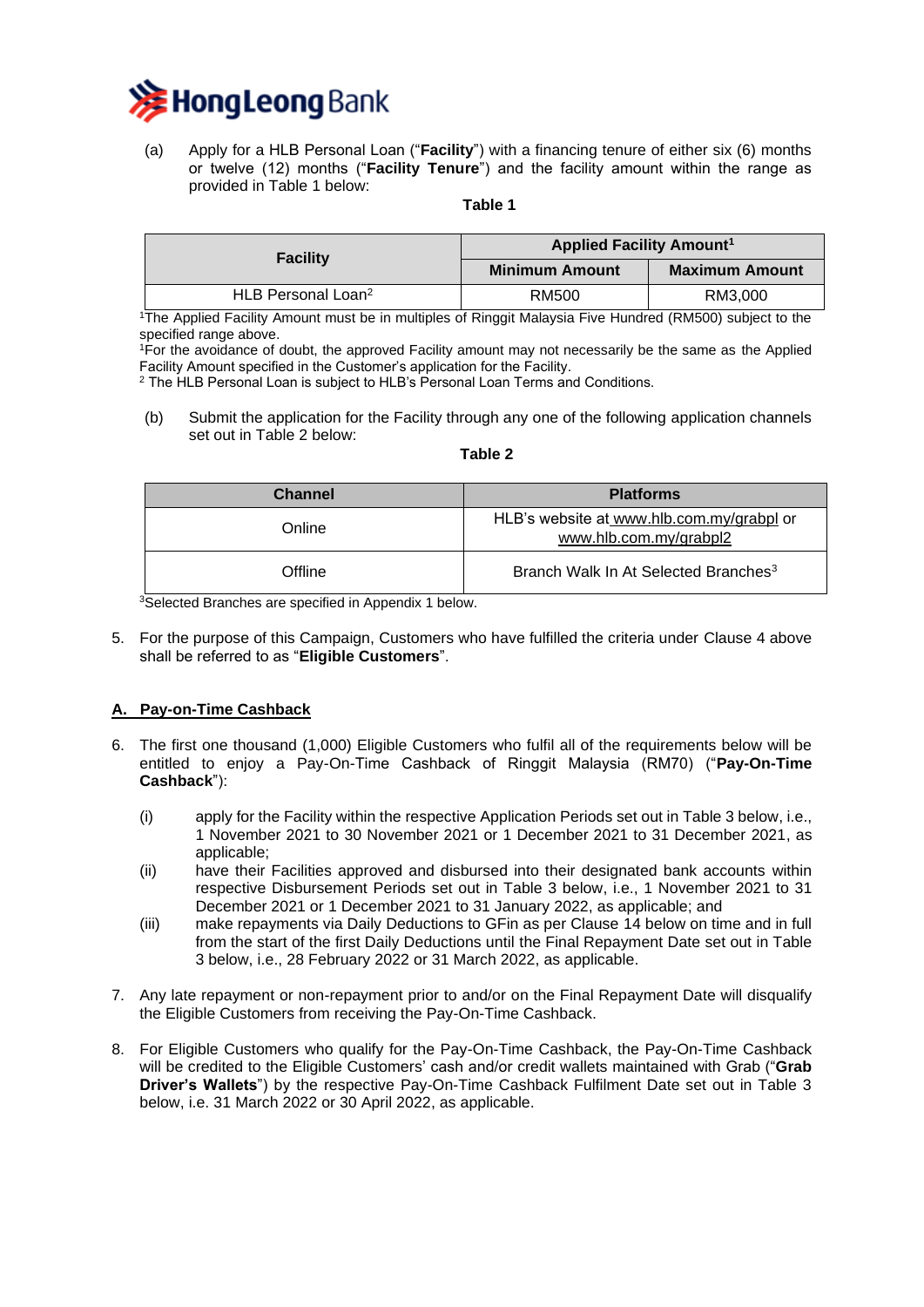

#### **Application Period Disbursement Period Final Repayment Date for Pay-On-Time Cashback Qualification Pay-On-Time Cashback Fulfilment Date** 1 November 2021 – 30 November 2021 1 November 2021 –  $\frac{1}{31}$  December 2021  $-$  28 February 2022  $\left\{\right.$  By 31 March 2022 1 December 2021 – 31 December 2021 1 December 2021 – 31 January 2022 31 March 2022 By 30 April 2022

## **B. 20 Days Interest-Free Offer**

9. Eligible Customers are entitled to a twenty (20) days interest-free offer ("**Offer**") if they settle the full amount of the Facility and pay the Convenience Fee (as defined in Clause 13 below) directly with/to HLB within twenty (20) days after the disbursement date of the Facility ("**Interest-Free Period**"). For the avoidance of doubt, Eligible Customers can only sign up for one (1) Facility at any one time during the Campaign Period and in the event the Eligible Customers wish to sign up for another Facility, the Eligible Customers would need to first fully settle the existing Facility.

An example of the Interest-Free Period is illustrated below: Facility disbursement date: 5 November 2021 Last day of Interest-Free Period: 25 November 2021 (20 days AFTER Facility disbursement date)

- 10. In the event the Eligible Customers settle the full amount of the Facility and pay the Convenience Fee within the Interest-Free Period (including the last day of the Interest-Free Period), there will be no interest charged on the Facility amount and GFin will refund to the Eligible Customers the Daily Deductions (as defined in Clause 14(i) below) collected from the Eligible Customers.
- 11. In the event the Eligible Customers do not settle the full Facility amount and pay the Convenience Fee within the Interest-Free Period, the Eligible Customers shall repay the Facility in the manner as stipulated in this T&Cs and the HLB Personal Loan Terms and Conditions and the following Flat Interest Rate (specified under Clause 12 below) and Facility Tenure for the Facility shall apply.

## **C. Flat Interest Rate for Facility**

12. Eligible Customers whose applications for the Facility have been approved and disbursed within the Disbursement Period as stipulated in Clause 6 (ii) above will be entitled to enjoy the Flat Interest Rate specified in Table 4 below:

| <b>Approved Facility Amount4</b> | <b>Flat Interest Rate</b><br>(per annum) $5$ | <b>Facility Tenure</b> |  |
|----------------------------------|----------------------------------------------|------------------------|--|
| RM500 - RM3,000                  | 18.00% p.a.                                  | 6 months or 12 months  |  |

**Table 4**

Note: <sup>4</sup>The Approved Facility Amount will be in multiples of Ringgit Malaysia Five Hundred (RM500) subject to the specified range above.

<sup>5</sup>The effective interest rates are 30.23% p.a. and 31.72% p.a., for a Facility Tenure of 6 months and 12 months respectively.

13. A convenience fee of Ringgit Malaysia Seventy (RM70) ("**Convenience Fee**") is chargeable on the Facility, to be paid in the manner set out under Clause 14 below.

# **Table 3**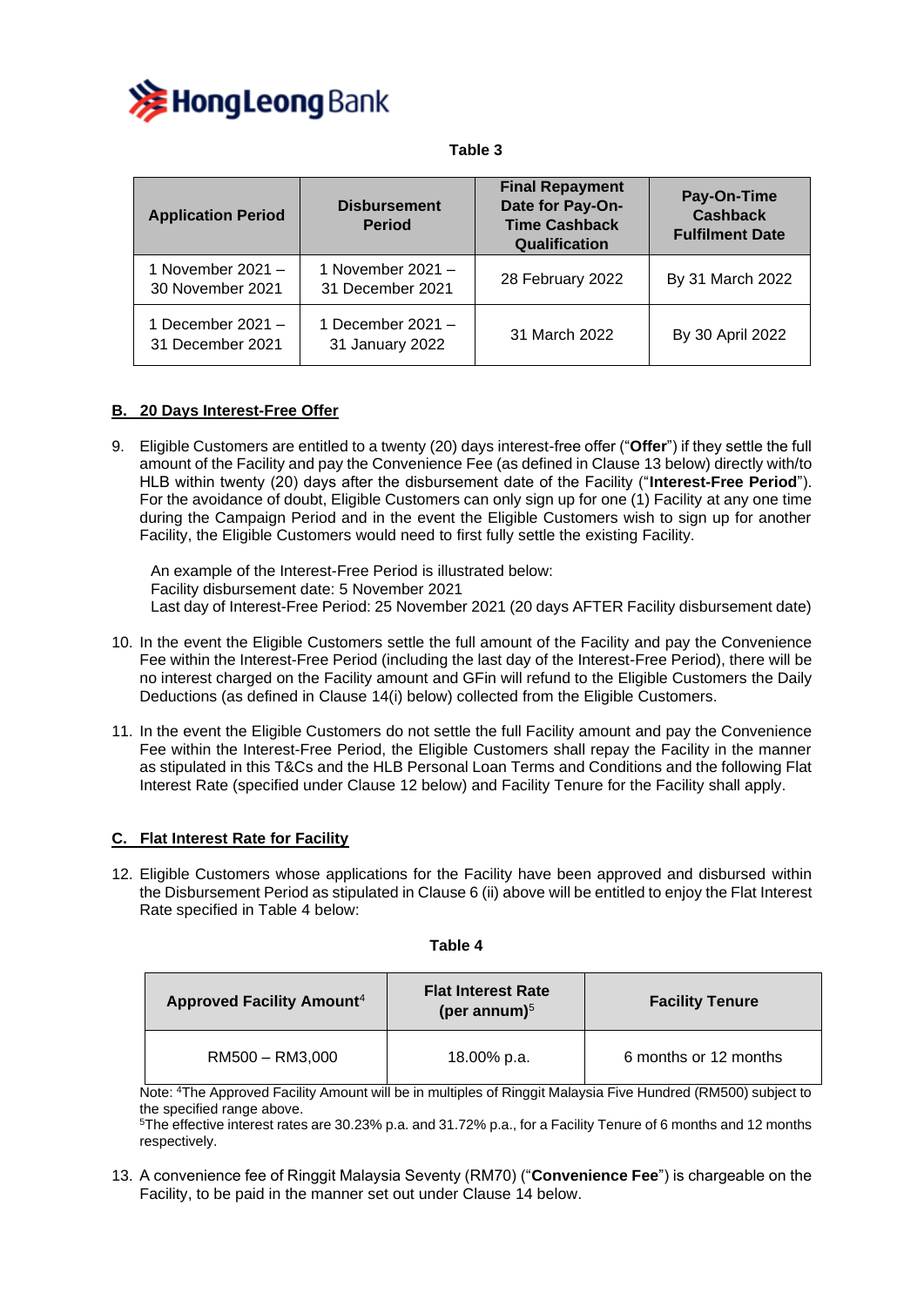

## **Repayment via Daily Deductions**

- 14. Pursuant to the collaboration between HLB and GFin, HLB has agreed that GFin shall facilitate the repayment of the Facility. By participating in the Campaign, the Eligible Customers agree, consent and authorise Grab to:
	- (i) automatically enrol the Eligible Customers for repayments via deductions from the Eligible Customer's Grab Driver's Wallets on a daily basis ("**Daily Deductions**"). The Daily Deductions amount shall comprise a proportion of Monthly Instalment (as defined in the HLB Personal Loan Terms and Conditions) and the Convenience Fee divided over the Daily Deduction Period. For the purpose of calculation of the total interest payable over the Facility amount and Daily Deductions, the Facility Tenure of six (6) months and twelve (12) months shall be deemed as one hundred and eighty (180) days and three hundred and sixty-five (365) days, respectively;
	- (ii) consolidate the amounts collected from Daily Deductions on a monthly basis representing the Monthly Instalment which will be transferred to HLB by GFin on the Eligible Customers' behalf; and
	- (iii) notify the Eligible Customers of the Daily Deductions amount payable for an approved Facility amount upon approval of the Facility application.
- 15. An example of the Daily Deductions applicable for an approved Facility amount of Ringgit Malaysia Five Hundred (RM500) with a Facility Tenure of twelve (12) months is illustrated in Table 5 below:

| <b>Approved</b><br><b>Facility</b><br><b>Amount</b><br>(RM) | <b>Facility</b><br><b>Tenure</b>     | <b>Flat Interest</b><br>Rate (per<br>annum) on<br><b>Approved</b><br><b>Facility Amount</b> | <b>Total</b><br><b>Interest</b><br>Payable<br><b>Over Facility</b><br><b>Amount</b><br>(RM) | <b>Daily</b><br><b>Deduction</b><br>Period <sup>7</sup> | <b>Daily</b><br><b>Instalment</b><br>amount (RM)                         |
|-------------------------------------------------------------|--------------------------------------|---------------------------------------------------------------------------------------------|---------------------------------------------------------------------------------------------|---------------------------------------------------------|--------------------------------------------------------------------------|
| (a)                                                         | (b)                                  | (c)                                                                                         | $(d) = (a) \times (b)$<br>x(c)                                                              | $(e) = (b)$<br>less 6<br>days                           | $(f) = ((a) + (d) +$<br><b>RM70</b><br><b>Convenience</b><br>$Fee$ )/(e) |
| RM500 <sup>6</sup>                                          | 12 months<br>(deemed as<br>365 days) | 18.00% p.a.                                                                                 | RM90                                                                                        | 359 days                                                | RM1.84                                                                   |

**Table 5**

<sup>6</sup>0.50% of the Approved Facility Amount will be deducted from the Facility upon disbursement as stamp duty payable on the Facility.

<sup>7</sup>The Daily Deduction Period is less than the Facility Tenure to account for loan onboarding set-up and loan repayment consolidation processing time.

- 16. The Daily Deductions shall be accumulated by GFin towards payment of the Monthly Instalments to HLB by GFin on behalf of the Eligible Customers, in accordance with the terms of the Facility.
- 17. Eligible Customers are required to maintain a minimum amount of Ringgit Malaysia Fifteen (RM15) in the Eligible Customers' Grab Driver's Wallets at all times. If the funds in the Grab Driver's Wallets are insufficient to meet the Daily Deductions and/or the Monthly Instalments, multiple collection attempts shall be made daily until the full remaining amount for the relevant Monthly Instalment due is received. Eligible Customers agree that GFin may also send reminders to the Eligible Customers if there are insufficient balances for deduction in the Eligible Customers' Grab Driver's Wallets.
- 18. Eligible Customers' obligation to make repayments for an approved Facility shall continue notwithstanding any suspension or termination of the Eligible Customer as a Grab Partner during the Facility Tenure. In the event that the repayments cannot be made through the Grab Driver's Wallets by reason of suspension or termination, then the Eligible Customers shall continue to pay the Monthly Instalment on a timely basis to GFin at the designated bank account as notified by GFin. GFin shall remit the repayments to HLB. Any default by the Eligible Customers in the repayment of the Monthly Instalment for two (2) consecutive months shall mean a material default of the T&Cs and HLB's Personal Loan Terms and Conditions and the outstanding balance including interest due thereon shall immediately become due and payable.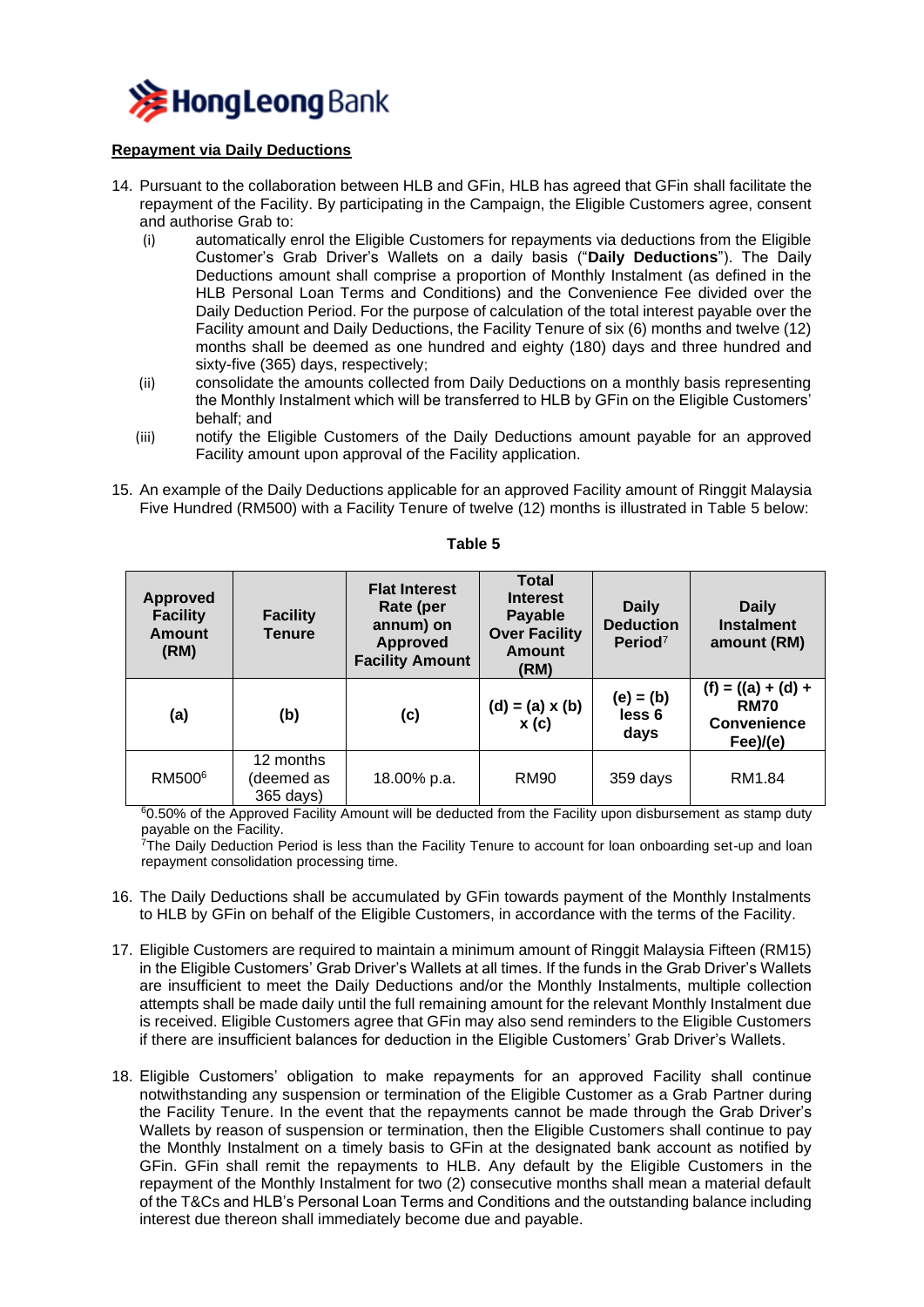

- 19. Eligible Customers should contact GFin directly at +6032733 8688 in the event the Eligible Customers:
	- (a) have any query pertaining to the Daily Deductions;
	- (b) wish to stop being a Grab Partner; and/or
	- (c) wish to agree on a different method of repayment of the Facility as facilitated by Grab.

### **Guarantee and Subrogation**

- 20. By participating in the Campaign, the Eligible Customers agree that GFin will be the guarantor of the Facility and HLB may subrogate or assign HLB's rights over repayments of the Facility to GFin should the event set out below occur.
- 21. In the event the Eligible Customers have defaulted in repayments and GFin as the guarantor of the Facility is required to pay the Eligible Customers' total outstanding amount under the Facility, all of HLB's legal rights against the Eligible Customers shall be subrogated or assigned to GFin upon HLB's receipt of the total outstanding amount under the Facility from GFin. The Eligible Customers agree that GFin shall be entitled to enforce or exercise any right that GFin may acquire by way of such subrogation or assignment by HLB including all rights of collections and recovery against the Eligible Customers.

## **Personal Data**

- 22. By participating in the Campaign, the Eligible Customers hereby agree and consent that HLB and Grab may use and process their personal data for its business and activities in accordance with HLB's Privacy Notice (which can be found at [https://www.hlb.com.my/privacynotice\)](https://www.hlb.com.my/privacynotice) and Grab's Privacy Policy (which can be found at [https://www.grab.com/my/terms-policies/privacy-policy/\)](https://www.grab.com/my/terms-policies/privacy-policy/) respectively. For the purposes of this Clause 22, the term "personal data" shall have the same meaning assigned to the term in the Personal Data Protection Act 2010. In particular, Eligible Customers agree, consent and authorise:
	- (i) GFin to share their information, including but not limited to, their earnings as a Grab Partner to HLB for the purpose of credit assessment pertaining to the application of the Facility;
	- (ii) HLB to share their personal data, including but not limited to name, contact number and address to GFin for the purpose of facilitating the repayment of the Facility and the guarantee by GFin in the event the Facility is not repaid, issuance of reminders, notices or other form of communications pertaining to the Daily Deductions or repayment of the Facility;
	- (iii) GFin to effect Daily Deductions from the Eligible Customers' Grab Driver Wallets on a daily basis for the purpose of facilitating the repayment of the Facility; and
	- (iv) in the event HLB has assigned or subrogated its rights over repayments of the Facility to GFin pursuant to the terms of the guarantee given by GFin to HLB, GFin to share Eligible Customers' personal data to any third party appointed by GFin for the purpose of collecting the outstanding repayment amount from the Eligible Customers.

#### **GENERAL**

- 23. By participating in the Campaign, the Eligible Customers hereby:
	- (i) agree to be bound by the T&Cs herein and HLB's Personal Loan Terms and Conditions;
	- (ii) agree they have read, understood and agreed to be bound by HL[B's Privacy Notice](https://www.hlb.com.my/privacynotice) and [Grab's Privacy Policy;](https://www.grab.com/my/terms-policies/privacy-policy/)
	- (iii) agree to view the T&Cs at [www.hlb.com.my/grabpl](http://www.hlb.com.my/grabpl) or [www.hlb.com.my/grabpl2](http://www.hlb.com.my/grabpl2) at regular intervals and to keep-up-to-date on any changes or variations to the T&Cs;
	- (iv) agree to furnish all the relevant documents as may be requested by HLB in a timely manner in order for the Facility to be approved and disbursed within the Disbursement Period as stipulated in Clause 6(ii) above. Notwithstanding the foregoing, HLB shall not be responsible in the event the Facility cannot be disbursed within the Disbursement Period for any reasons whatsoever;
	- (v) agree that the decision by HLB on all matters relating to the Campaign (including but not limited to the approval of the Facility and/or the approval amount of the Facility) shall be final, conclusive and binding on all Eligible Customers; and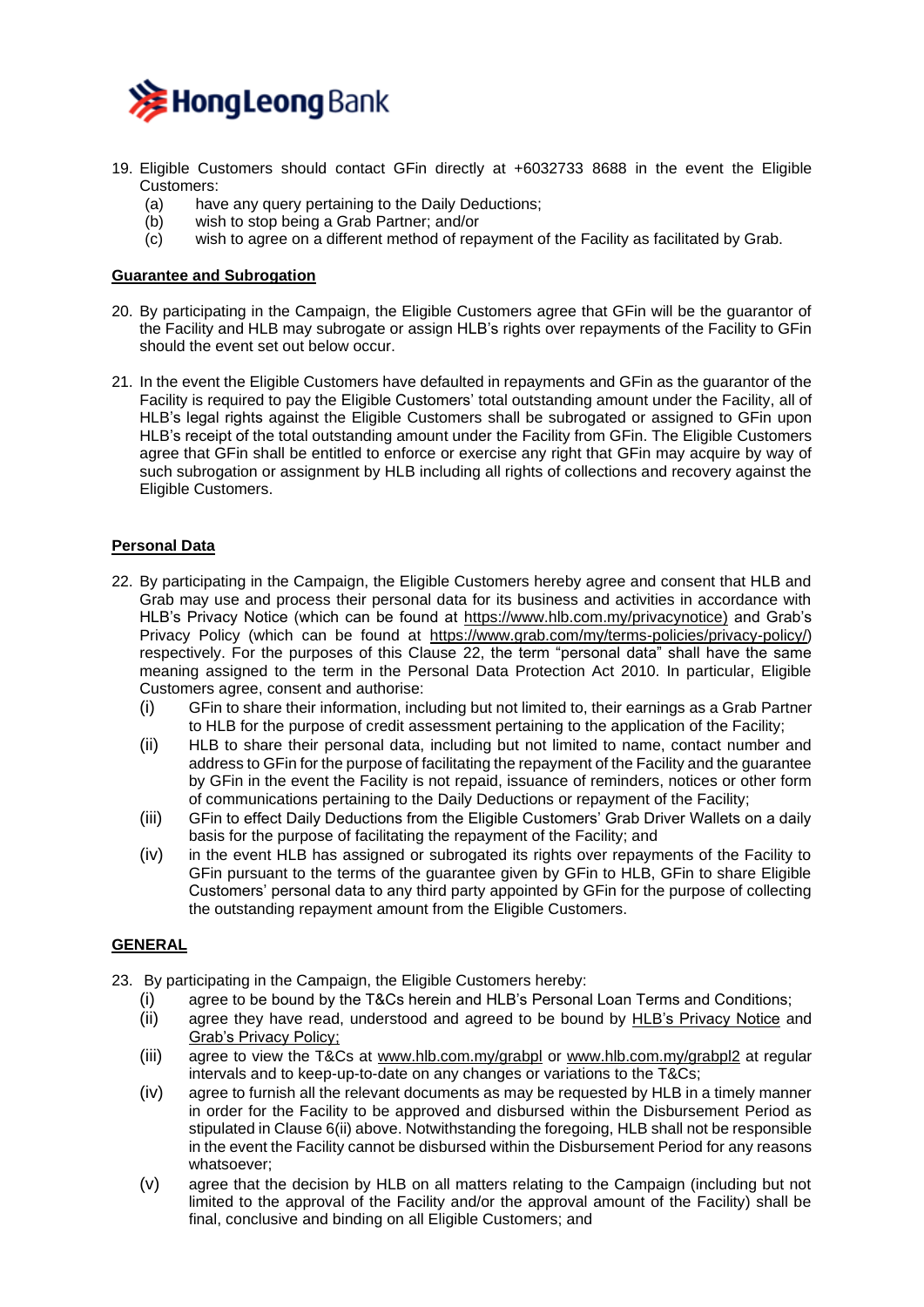

- (vi) agree that they shall be liable and shall personally bear all applicable taxes, government fees or any other charges that may be levied against them under applicable laws, if any, in relation to their participation in the Campaign.
- 24. HLB reserves the right to:
	- (i) reject any Facility application submitted;
	- (ii) disqualify any Eligible Customers from participating in the Campaign; and
	- (iii) add, delete, suspend or vary the T&Cs contained herein, wholly or in part, or to suspend or terminate the Campaign at its discretion, by giving prior notice to the Eligible Customers by way of posting on HLB's Website or in any other manner which HLB deems practical.
- 25. The T&Cs herein and [HLB Personal Loan Terms and Conditions](https://www.hlb.com.my/content/dam/hlb/my/docs/pdf/Personal/Loan/Personal-Loan/hlb-personal-loan-tnc-en-bm.pdf) shall be read together as an entire agreement. In the event of any discrepancies between the T&Cs of this Campaign and the HLB Personal Loan Terms and Conditions, as the case may be, the specific T&Cs herein shall prevail to the extent of such discrepancies.
- 26. In the event of any discrepancies between the T&Cs herein as compared to the advertising, promotional, publicity and other materials relating to or in connection with the Campaign, the final terms and conditions on HLB's Website shall prevail.
- 27. These T&Cs may be varied, added to, deleted or amended from time to time with prior notice to the Eligible Customers.
- 28. The T&Cs herein shall be governed by and construed in accordance with the laws of Malaysia and the Eligible Customers agree to submit to the exclusive jurisdiction of the Courts of Malaysia.
- 29. Words denoting one gender include all other genders and words denoting the singular include the plural and vice versa.